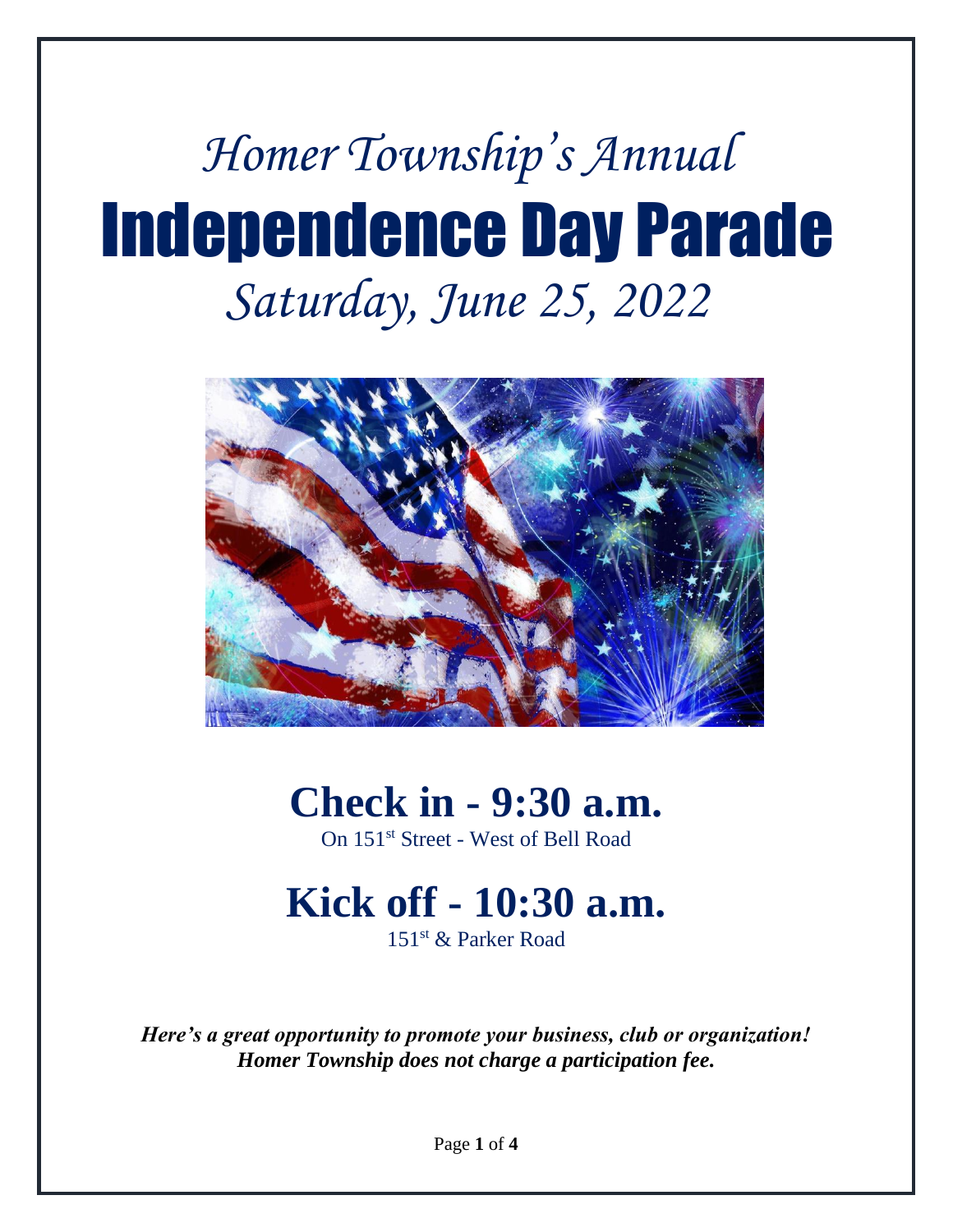|                           | Please complete and return pages 2 - 4 to the<br><b>Homer Township Administration Office</b><br>14350 W. 151 <sup>st</sup> Street, Homer Glen, IL 60491<br>Office phone: #708-301-0522 |
|---------------------------|----------------------------------------------------------------------------------------------------------------------------------------------------------------------------------------|
|                           | Fax: #708-301-7043<br>Email: office@homertownship.com                                                                                                                                  |
|                           | All entries must be submitted by Friday, June 17, 2022                                                                                                                                 |
|                           | *****Participant Information*****                                                                                                                                                      |
|                           |                                                                                                                                                                                        |
|                           |                                                                                                                                                                                        |
|                           |                                                                                                                                                                                        |
|                           |                                                                                                                                                                                        |
|                           |                                                                                                                                                                                        |
| Wednesday, June 22, 2022. | Please print clearly- Correspondence & confirmation will be sent to the below e-mail address by                                                                                        |
|                           |                                                                                                                                                                                        |
|                           | My group will: walk _______ drive_______ pull a float _______ other _______                                                                                                            |
|                           | How many people: ________ How much space will your group require: 20 ft. ______                                                                                                        |
|                           | 40 ft. _______ 60 ft. ________ other ________ ft. Will there be music in your presentation ________                                                                                    |
|                           |                                                                                                                                                                                        |
|                           |                                                                                                                                                                                        |
|                           | Can the commentator read your short description as you pass the grandstand _______<br>Will you stop to perform at the Culver Park Grandstand _______                                   |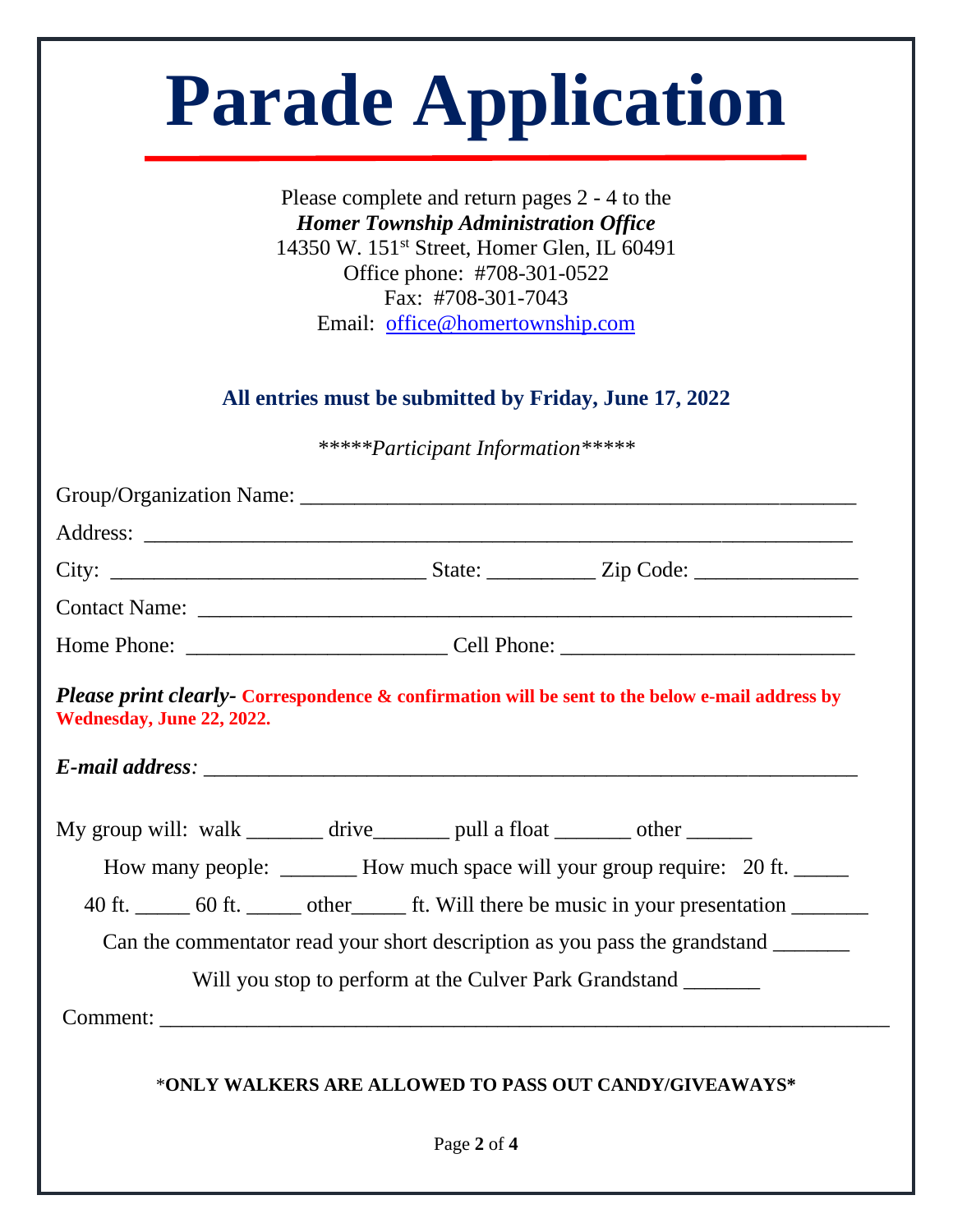|  |  |  |  | Will you be handing out items along the parade route? | Yes \, | N <sub>0</sub> |
|--|--|--|--|-------------------------------------------------------|--------|----------------|
|--|--|--|--|-------------------------------------------------------|--------|----------------|

### **For the safety of all the children who line the parade route… THROWING OF CANDY** *from a moving vehicle* **is strictly PROHIBITED!**

#### **By submitting this form, you agree to the following terms and conditions:**

I am fully aware and assume all liability and responsibility for any accident and/or injury incurred by and/or caused to my group or me as a result of my/our participation in the **Homer Township Parade**. I am also aware that this event takes place on community streets with motorized vehicles, animals, pedestrians, and parade floats, which may pose a danger to me and the individuals in my group. I agree to have adequate supervision and safety measures in place, and as representative of the applicant I/we agree to carry adequate forms and limits of liability coverage on vehicles and group operations. I grant full permission to any and all of the foregoing to use any photographs, motion pictures, recordings, or any other record of this event for any legitimate purpose including commercial advertising, without monetary payment to me. By signing this agreement, we agree to release, indemnify, and hold harmless Homer Township as well as all their employees, volunteers, agents, representatives, successors, etc. from all losses, claims, theft, demands, liabilities, causes of action, or expenses, known or unknown, arising out of their participation in, attendance at**,** the Homer Township Parade.

#### **Signature: \_\_\_\_\_\_\_\_\_\_\_\_\_\_\_\_\_\_\_\_\_\_\_\_\_\_\_\_\_\_\_\_\_\_\_\_\_\_\_\_\_\_\_\_\_\_\_\_\_\_\_\_\_Date: \_\_\_\_\_\_\_\_\_\_\_\_\_\_\_\_\_\_\_\_\_\_**

**Certificate of Liability Insurance**- vendors, applicants or organizations covered by insurance may be required, at the discretion of Homer Township, to furnish a Certificate of Insurance prior to the event. On the certificate, in the section labeled **"Description of Operation" it must read as follows- Homer Township additional insured, "Certificate Holder" must read as follows- Homer Township, 14350 W. 151st Street, Homer Glen, IL 60491. A copy of the endorsement page may be required.**

**Homer Township must be named as additional insured with the following minimum limits.** Homer Township reserves the right to increase coverage limits at their discretion. Minimum Insurance Recommendations-

| Type of Coverage:                                                       | Limits:                                    |
|-------------------------------------------------------------------------|--------------------------------------------|
| Comprehensive General Liability<br><b>Bodily Injury/Property Damage</b> | \$1,000,000 Combined Single Limit          |
| Automobile Liability<br><b>Bodily Injury/Property Damage</b>            | \$1,000,000 Combined Single Limit          |
| <b>Workers Compensation</b>                                             | A. Statutory<br>B. \$500,000 each accident |

*Final line-up is determined by Homer Township. Every effort will be made to honor a special request, but we make no guarantees. We reserve the right to accept or reject any parade entry.*